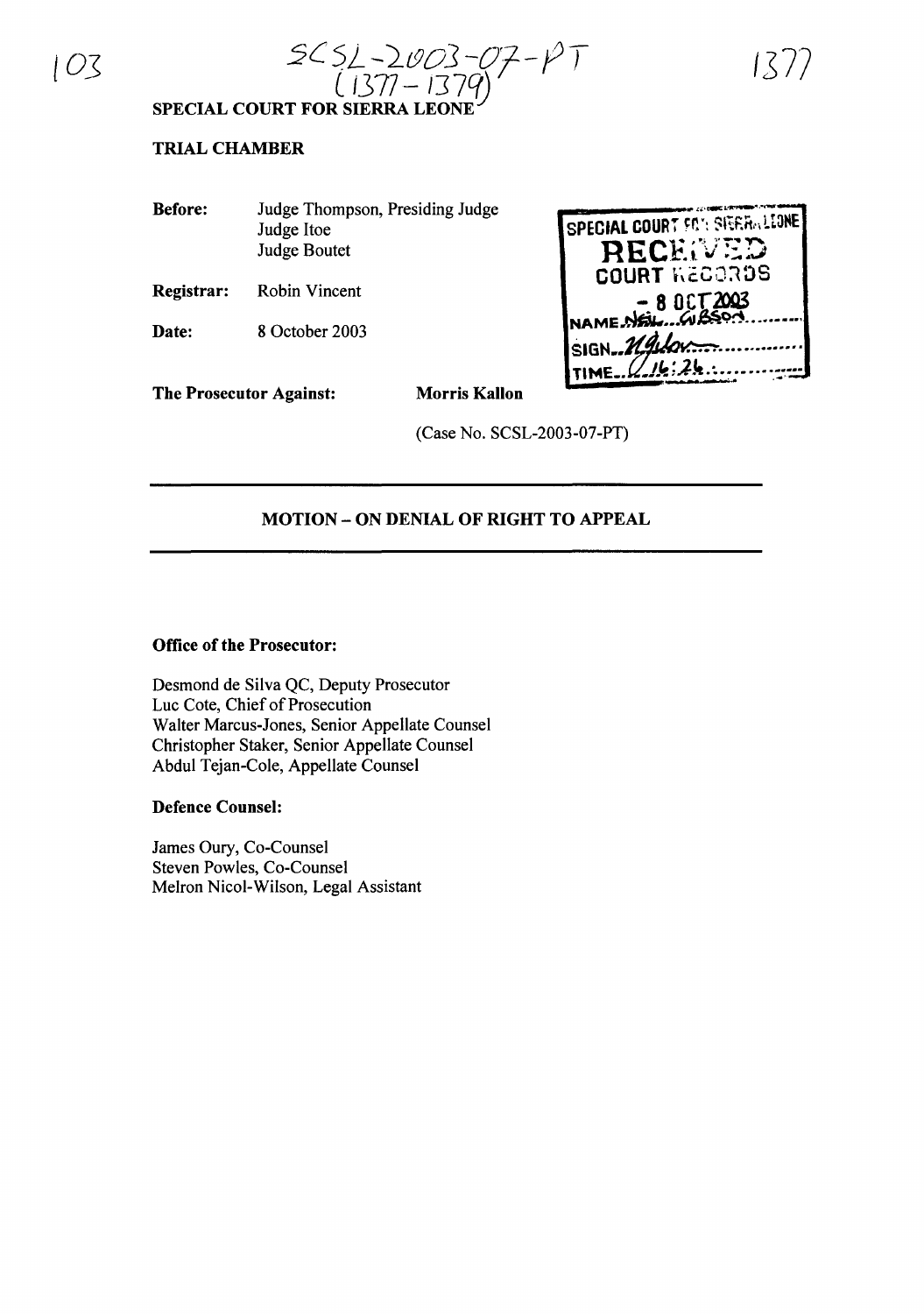- 1. On 16 June 2003, the Defence filed 'Defence Preliminary Motion Based on Lack of Jurisdiction: Constitution of Sierra Leone'. The Prosecution responded on 24 June 2003 and the Defence filed a Reply on 30 June 2003.
- 2. On 18 September 2003 the Trial Chamber, pursuant to the Rule  $72(E)$  of the Amended Rules, found that the Preliminary Motion raised "a serious issue relating to the jurisdiction of the Special Court" to try the Accused and accordingly referred the Preliminary Motion, with the Prosecution Response and Defence Reply, to the Appeals Chamber for determination.
- 3. On 16 June 2003, the Defence filed 'Defence Preliminary Motion Based on Lack of Jurisdiction/Abuse of Process: Lome Accord'. The Prosecution responded on 23 June 2003.
- 4. On 30 September 2003 the Trial Chamber, pursuant to Rule  $72(E)$  of the Amended Rules, found that the Preliminary Motion raised "a serious issue relating to the jurisdiction of the Special Court". Moreover, the Trial Chamber found that the issue raised would "significantly affect the fair and expeditious conduct of the proceedings against the accused". The Trial Chamber therefore refered the Defence Preliminary Motion and the Prosecution Response to the Appeals Chamber of the Special Court for determination.

### *Motion*

- 5. On 2 October 2003, the Defence for Sam Hinga Norman filed 'Motion on denial of right to appeal' in the Trial Chamber.
- 6. The Defence for Mr Kallon seek to join and adopt the submissions made on behalf of Mr Norman in his 'Motion on denial of right to appeal.'
- 7. The Defence submits that the Trial Chamber's reference of its Preliminary Motions to the Appeals Chamber pursuant to Rule 72 is: